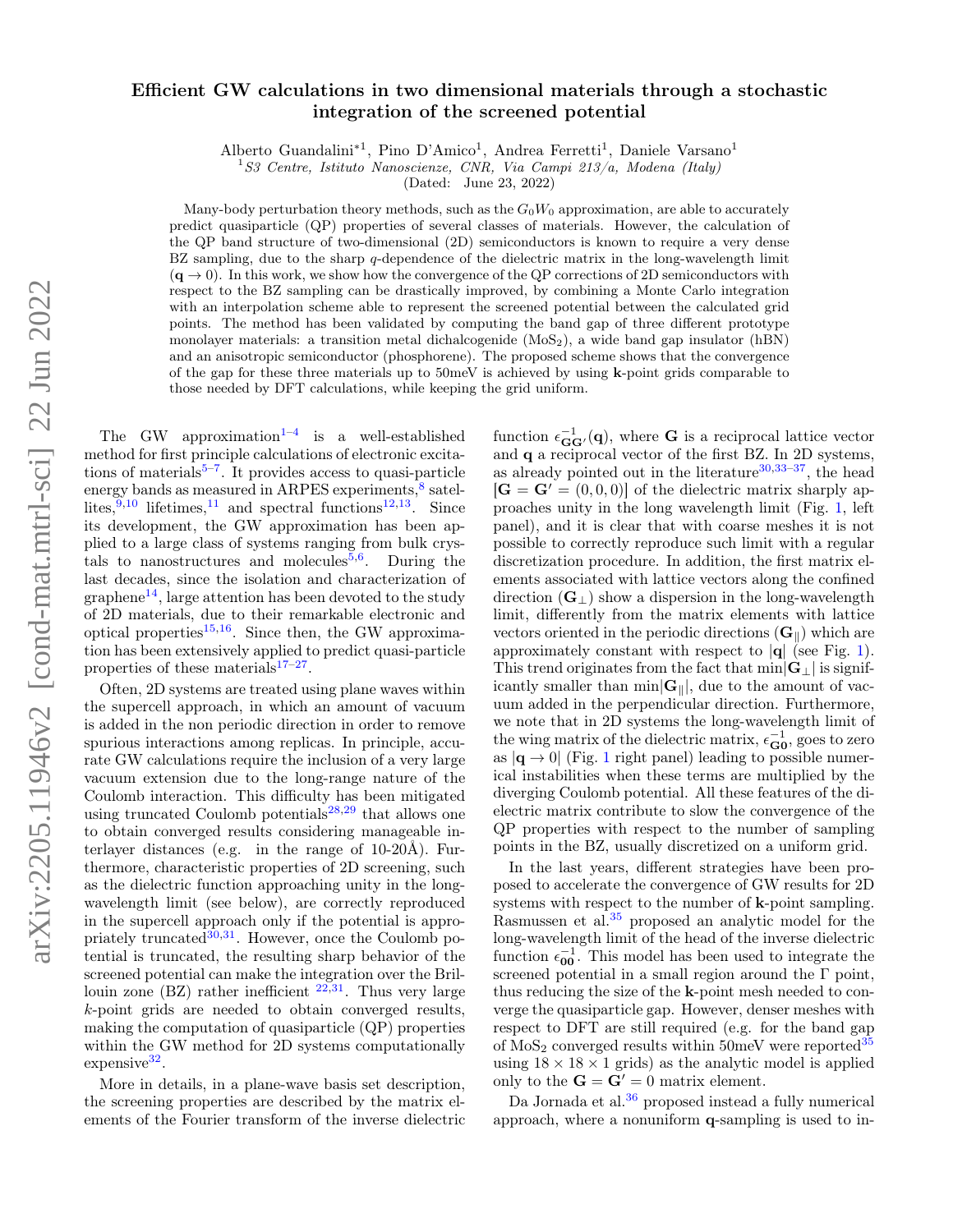crease the sampling close to the Γ point. This approach has been applied not only to the  $G = G' = 0$  element of the dielectric matrix, but to a submatrix  $(\mathbf{G}_{\perp}, \mathbf{G}'_{\perp})$  $\text{such that } |\mathbf{G}_{\perp}|, |\mathbf{G}'_{\perp}| < \min |\mathbf{G}_{\parallel}|. \ \text{ In } \text{Xia et al.}^{38}, \text{ the }$  $\text{such that } |\mathbf{G}_{\perp}|, |\mathbf{G}'_{\perp}| < \min |\mathbf{G}_{\parallel}|. \ \text{ In } \text{Xia et al.}^{38}, \text{ the }$  $\text{such that } |\mathbf{G}_{\perp}|, |\mathbf{G}'_{\perp}| < \min |\mathbf{G}_{\parallel}|. \ \text{ In } \text{Xia et al.}^{38}, \text{ the }$ two previous strategies are combined by performing a non-uniform sub-sampling of the Brillouin zone around Γ followed by a non-linear fitting procedure to model the qdependence of the self-energy terms (both exchange and correlation) instead of modeling the behaviour of the dielectric matrix or screened potential elements.

The last two methods showed that meshes of size similar to those needed to converge the DFT ground state calculation were enough to obtain reliable results as demonstrated for the gap of  $MoSe<sub>2</sub>$  bilayer and  $MoS<sub>2</sub>$  monolayer. However, both methods rely on a nonuniform sampling, which add a convergence parameter to be managed (the number of sub-sampling points). Moreover, the region around  $\Gamma$  in which the additional sampling is performed (and consequently the nonlinear fitting in Xia et al.) depends on the size of the uniform grid. This may cause inconsistency problems when comparing results from different grids, e.g., in a convergence set of calculations, as increasing the grid the region around  $\Gamma$  becomes smaller and smaller.

Motivated by these works, we show that the convergence of QP properties of 2D semiconductors with respect to the number of k-points in the BZ sampling can be accelerated, at the same level of previous methods found in the literature  $36,38$  $36,38$ , by combining the Monte Carlo integration techniques with an interpolation scheme of the screened potential. Unlike the methods described above, the proposed method allows one to accelerate the convergence of the QP properties overcoming the need to rely on a nonuniform sampling. In addition, the same integration procedure (see below) is applied to the full BZ, thereby avoiding the need to treat the  $\Gamma$  region differently from the remaining part of the BZ. The proposed method has been implemented in the Yambo package<sup>[39](#page-8-26)[,40](#page-8-27)</sup>.

The work is organized as follows: In Sec. [I](#page-1-1) we present the main ideas of the proposed method and its implementation. In Sec. [II,](#page-4-0) we show the performance of the method for three prototype 2D semiconductors: a transition metal dichalcogenide  $(MoS<sub>2</sub>)$ , a wide band gap insulator (hBN), and an anisotropic semiconductor (phosphorene). In Sec. [III](#page-5-0) we provide the computational details and in Sec[.IV](#page-6-0) we draw the conclusions. In Appendix [A](#page-7-1) we provide the derivation of the expression used in the proposed method for the head of the screened potential matrix.

#### <span id="page-1-1"></span>I. METHODS

Within many-body perturbation theory, quasiparticle energies are usually calculated either by solving numerically the QP equation:

$$
\varepsilon_{n\mathbf{k}}^{\text{QP}} = \varepsilon_{n\mathbf{k}}^{\text{KS}} + \langle n\mathbf{k} | \Sigma(\varepsilon_{n\mathbf{k}}^{\text{QP}}) - v_{xc}^{\text{KS}} | n\mathbf{k} \rangle , \qquad (1)
$$



<span id="page-1-0"></span>FIG. 1. Selected elements of the real part of the static inverse dielectric matrix of  $MoS<sub>2</sub>$ . Diagonal and wing elements elements are plotted in the left and right panel respectively. Squares indicate values obtained with a  $6 \times 6 \times 1$  grid, while dots with a  $60 \times 60 \times 1$  grid.

where  $\{n\mathbf{k}\}\$ are the KS wavefunctions and  $v_{xc}^{\text{KS}}$  is the exchange-correlation potential, or by linearizing the equation at the first order:

$$
\varepsilon_{n\mathbf{k}}^{\text{QP}} = \varepsilon_{n\mathbf{k}}^{\text{KS}} + Z_{n\mathbf{k}} \langle n\mathbf{k} | \Sigma(\varepsilon_{n\mathbf{k}}^{\text{KS}}) - v_{xc}^{\text{KS}} | n\mathbf{k} \rangle, \qquad (2)
$$

where the renormalization factor  $Z_{n\mathbf{k}}$  is defined as:

$$
Z_{n\mathbf{k}} = \left[1 - \langle n\mathbf{k}|\frac{\partial \Sigma(\omega)}{\partial \omega}|n\mathbf{k}\rangle\bigg|_{\omega = \epsilon_{n\mathbf{k}}^{\text{KS}}}\right]^{-1}.
$$
 (3)

To obtain the QP correction of a single-particle state  $|n\mathbf{k}\rangle$  in the GW approximation, we need to evaluate the diagonal matrix element of the self-energy,

$$
\Sigma^{GW}(\omega) = -\int_{-\infty}^{+\infty} \frac{d\omega'}{2\pi i} e^{i\omega'0^+}, G(\omega + \omega')W(\omega'), \quad (4)
$$

where the screened interaction  $W$  is obtained from the expression  $W(\omega) = v + v\chi(\omega)v = \epsilon^{-1}(\omega)v$ , with the reducible polarizability  $\chi(\omega)$  treated at the RPA level. The self energy can be split into the exchange (x) and correlation (c) parts as

$$
\langle n\mathbf{k}|\Sigma(\omega)|n\mathbf{k}\rangle \equiv \Sigma_{n\mathbf{k}}^{\mathbf{x}} + \Sigma_{n\mathbf{k}}^{\mathbf{c}}(\omega). \tag{5}
$$

Notably, both terms of the self-energy involve an integration over the momentum transfer q. If we discretize the BZ with a 2D uniform **k**-grid (centered at  $\Gamma$ ), following the Monkhorst-Pack scheme<sup>[41](#page-8-28)</sup>, the momentum transfer q is discretized with the same uniform grid, and the q integrals can be evaluated as finite sums. Thus, the x self-energy is written as:

<span id="page-1-2"></span>
$$
\Sigma_{n\mathbf{k}}^{x} = -\frac{1}{N_{q}\Omega} \sum_{v,\mathbf{q}} \sum_{\mathbf{G}} |\rho_{nv}(\mathbf{k}, \mathbf{q}, \mathbf{G})|^{2} v_{\mathbf{G}}(\mathbf{q}) ,\qquad (6)
$$

where  $\Omega$  is the volume of the unit cell in real space, v labels the occupied bands, the  $\rho_{nm}$  matrix elements are defined as  $\rho_{nm}(\mathbf{k}, \mathbf{q}, \mathbf{G}) = \langle n\mathbf{k}|e^{i(\mathbf{q}+\mathbf{G})\cdot\mathbf{r}}|m\mathbf{k} - \mathbf{q}\rangle$ , and  $N_q$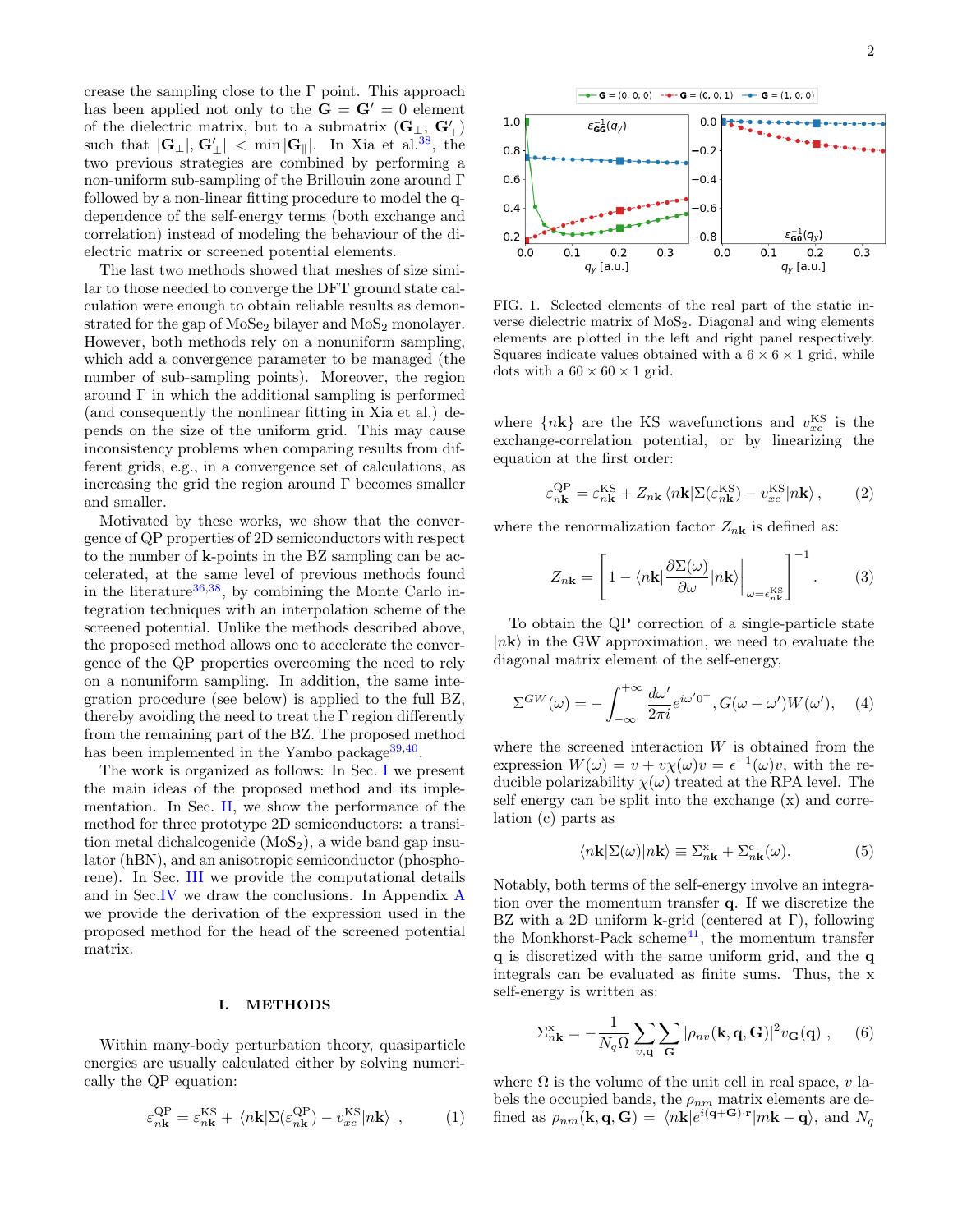is the number of points of the  $q$  grid. In order to eliminate periodic image interactions for a 2D system, we take the Coulomb potential in Eq. [\(6\)](#page-1-2) as a truncated potential in a slab geometry. Its Fourier transform reads $^{28,29}$  $^{28,29}$  $^{28,29}$  $^{28,29}$ :

$$
v_{\mathbf{G}}(\mathbf{q}) = \frac{4\pi}{|\mathbf{q} + \mathbf{G}|^2} \times \left[1 - e^{-|\mathbf{q}|| + \mathbf{G}||L/2} \cos[(q_z + G_z)L/2]\right], \quad (7)
$$

where  $L$  is the length of the cell in the non-periodic  $z$ direction. As the q-grid is 2D, we have  $q_z = 0$ .

Nevertheless, Eq. [\(6\)](#page-1-2) cannot be directly applied due to the divergence of the Coulomb interaction at  $G =$  $q = 0$ . There are several approaches to treat such divergence $39,42-45$  $39,42-45$  $39,42-45$ . Among these, we select the v-average (v-av) method (called random integration method and described in Ref. [39\)](#page-8-26). In this method, it is assumed that the matrix elements  $\rho_{nm}(\mathbf{k}, \mathbf{q}, \mathbf{G})$  are smooth with respect to  $\mathbf{q}$ , and Eq. [\(6\)](#page-1-2) is discretized in the following way

<span id="page-2-1"></span>
$$
\Sigma_{n\mathbf{k}}^{x} = -\frac{1}{N_q \Omega} \sum_{v,\mathbf{q}} \sum_{\mathbf{G}} |\rho_{nv}(\mathbf{k}, \mathbf{q}, \mathbf{G})|^2 \bar{v}_{\mathbf{G}}(\mathbf{q}), \quad (8)
$$

where  $\bar{v}$  is the average of the Coulomb interaction within a region of the BZ centred around q of the Monkhorst-Pack grid:

<span id="page-2-0"></span>
$$
\bar{v}_{\mathbf{G}}(\mathbf{q}) = \frac{1}{D_{\mathbf{\Gamma}}} \int\limits_{D_{\mathbf{\Gamma}}} \frac{d\mathbf{q}'}{(2\pi)^2} v_{\mathbf{G}}(\mathbf{q} + \mathbf{q}') . \tag{9}
$$

 $D_{\Gamma}$  is the small area of the Monkhorst-Pack grid centered around  $\Gamma$  (red area in Fig. [2\)](#page-3-0). The integrals in Eq. [\(9\)](#page-2-0) are evaluated via a 2D Monte Carlo technique.

In addition, Eq.  $(8)$ , as compared with Eq.  $(6)$ , leads to a faster convergence of the the exchange self-energy with respect to  $N_q$ , since Eq. [\(8\)](#page-2-1) takes into account the variation of the bare potential within the region of the BZ centred around each q point and it has been extensively applied also to three dimensional semiconductors $46$ . For practical purposes, it is sufficient to evaluate the averages up to a threshold  $|\mathbf{G}|^2/2 \, < E_{\text{cut}}^{\text{v-av}}$ , since the Coulomb interaction becomes a smooth function of  $q$  at large  $|G|$ .

We now consider the correlation part of the self-energy, that is the most problematic term for 2D semiconductors. Within the plasmon-pole approximation (PPA) (we here adopt the Godby-Needs formulation<sup>[47](#page-8-32)</sup>) the correlation part of the screened Coulomb potential,  $W<sup>c</sup>(\omega)$  =  $W(\omega) - v$ , is written as:

<span id="page-2-6"></span>
$$
W_{\mathbf{G}\mathbf{G}'}^{c}(\mathbf{q},\omega) = \frac{2R_{\mathbf{G}\mathbf{G}'}(\mathbf{q})\Omega_{\mathbf{G}\mathbf{G}'}(\mathbf{q})}{\omega^{2} - [\Omega_{\mathbf{G}\mathbf{G}'}(\mathbf{q}) - i\eta]^{2}},
$$
(10)

where the limit  $\eta \to 0^+$  is implicitly assumed. Then,  $\Sigma^c$ can be expressed as:

<span id="page-2-2"></span>
$$
\Sigma_{n\mathbf{k}}^{c}(\omega) = \frac{1}{N_{q}\Omega} \sum_{\mathbf{G},\mathbf{G}',\mathbf{q}} g_{\mathbf{G}\mathbf{G}'}^{n\mathbf{k}}(\mathbf{q},\omega) W_{\mathbf{G}\mathbf{G}'}^{c}(\mathbf{q}) , \qquad (11)
$$

where the matrix elements  $g_{\mathbf{G}\mathbf{G}'}^{n\mathbf{k}}$  are defined as:

$$
g_{\mathbf{G}\mathbf{G}'}^{\mathbf{nk}}(\mathbf{q},\omega) = -\frac{1}{2} \sum_{m}
$$
  
 
$$
\times \frac{\rho_{nm}(\mathbf{k}, \mathbf{q}, \mathbf{G}) \Omega_{\mathbf{G}\mathbf{G}'}(\mathbf{q}) \rho_{nm}^*(\mathbf{k}, \mathbf{q}, \mathbf{G}')}{\omega - \varepsilon_{m\mathbf{k}-\mathbf{q}}^{\text{KS}} + \left[\Omega_{\mathbf{G}\mathbf{G}'}(\mathbf{q}) - i\eta\right] \text{sgn}(\mu - \varepsilon_{m\mathbf{k}-\mathbf{q}}^{\text{KS}})}, \quad (12)
$$

<span id="page-2-5"></span> $\mu$  being the chemical potential. In Eq. [\(11\)](#page-2-2)  $W_{\mathbf{G}\mathbf{G}'}^c(\mathbf{q})$  is the static component of the screened Coulomb interaction. In particular,  $g_{\mathbf{G}\mathbf{G}'}^{\mathbf{nk}}$  are smooth functions of **q** for  $\omega$ far from  $\Omega_{\mathbf{G}\mathbf{G}'}$ , where the PPA is justified.

For small G vectors, the correlation part of the screened potential,  $W_{\mathbf{G}\mathbf{G}'}^c(\mathbf{q})$  shows a sharp  $\mathbf{q}$  dependence due to the behaviour of both the bare interaction  $v_{\mathbf{G}}(\mathbf{q})$ and the inverse dielectric function  $\epsilon_{\mathbf{G}\mathbf{G}'}^{-1}(\mathbf{q})$ , as shown in Fig. [1.](#page-1-0) For this reason, following a similar procedure already applied to  $\Sigma_{n\mathbf{k}}^{\mathbf{x}}$ , we discretize Eq. [\(11\)](#page-2-2) as

$$
\Sigma_{n\mathbf{k}}^{c}(\omega) = \frac{1}{N_{q}\Omega} \sum_{\mathbf{G},\mathbf{G}',\mathbf{q}} g_{\mathbf{G}\mathbf{G}'}^{n\mathbf{k}}(\mathbf{q},\omega) \overline{W^{c}}_{\mathbf{G}\mathbf{G}'}(\mathbf{q}) ,\qquad(13)
$$

where

<span id="page-2-3"></span>
$$
\overline{W^c}_{\mathbf{G}\mathbf{G}'}(\mathbf{q}) = \frac{1}{D_{\Gamma}} \int_{D_{\Gamma}} \frac{d\mathbf{q}'}{(2\pi)^2} W^c_{\mathbf{G}\mathbf{G}'}(\mathbf{q} + \mathbf{q}') \tag{14}
$$

is the average of the correlation part of the screened potential in the mini-BZ around q of the Monkhorst-Pack grid. The evaluation of the correlation part of the self-energy via Eq.  $(14)$  is referred to in the following as the W-av method. The integrals in Eq. [\(14\)](#page-2-3) are calculated using a 2D Monte Carlo integration method, where  $\overline{W^c}_{\mathbf{G}\mathbf{G}'}(\mathbf{q+q}')$  is evaluated considering typically  $\approx 10^6\,\mathbf{q}'$ points in the region around  $\Gamma$  (red area of Fig. [2\)](#page-3-0) making use of an interpolation scheme, that is discussed in details in the next section. In practice, the Monte Carlo average is performed for a limited number of matrix elements of W such that  $|\mathbf{G}|^2/2 < E_{cut}^{W-av}$ , i.e. for the matrix elements presenting a sharp behaviour as a function of q, while for the remaining **G** vectors the screening is evaluated on the q grid determined by the k-point sampling.

Importantly, the W-average correction performed for  $|\mathbf{G}|^2/2 < E_{cut}^{W-av}$  is applied to every **q** point of the BZ, at variance with other proposed methods where corrections are applied to the  $\mathbf{q} = 0$  term only<sup>[35,](#page-8-23)[36](#page-8-24)[,38](#page-8-25)</sup>.

#### A. Interpolation of the static screening

In this Section, we describe a procedure to interpolate the correlation part of the static screened potential  $W_{\mathbf{G}\mathbf{G}'}^c(\mathbf{q})$  as a function of  $\mathbf{q}$ , for the computation of the average  $W^c$ <sub>GG'</sub> according to Eq. [\(14\)](#page-2-3). The head of the screened potential,  $W_{00}^c$ , can be exactly written as:

<span id="page-2-4"></span>
$$
W_{00}^c(\mathbf{q}) = \frac{v_0(\mathbf{q})f(\mathbf{q})v_0(\mathbf{q})}{1 - v_0(\mathbf{q})f(\mathbf{q})} , \qquad (15)
$$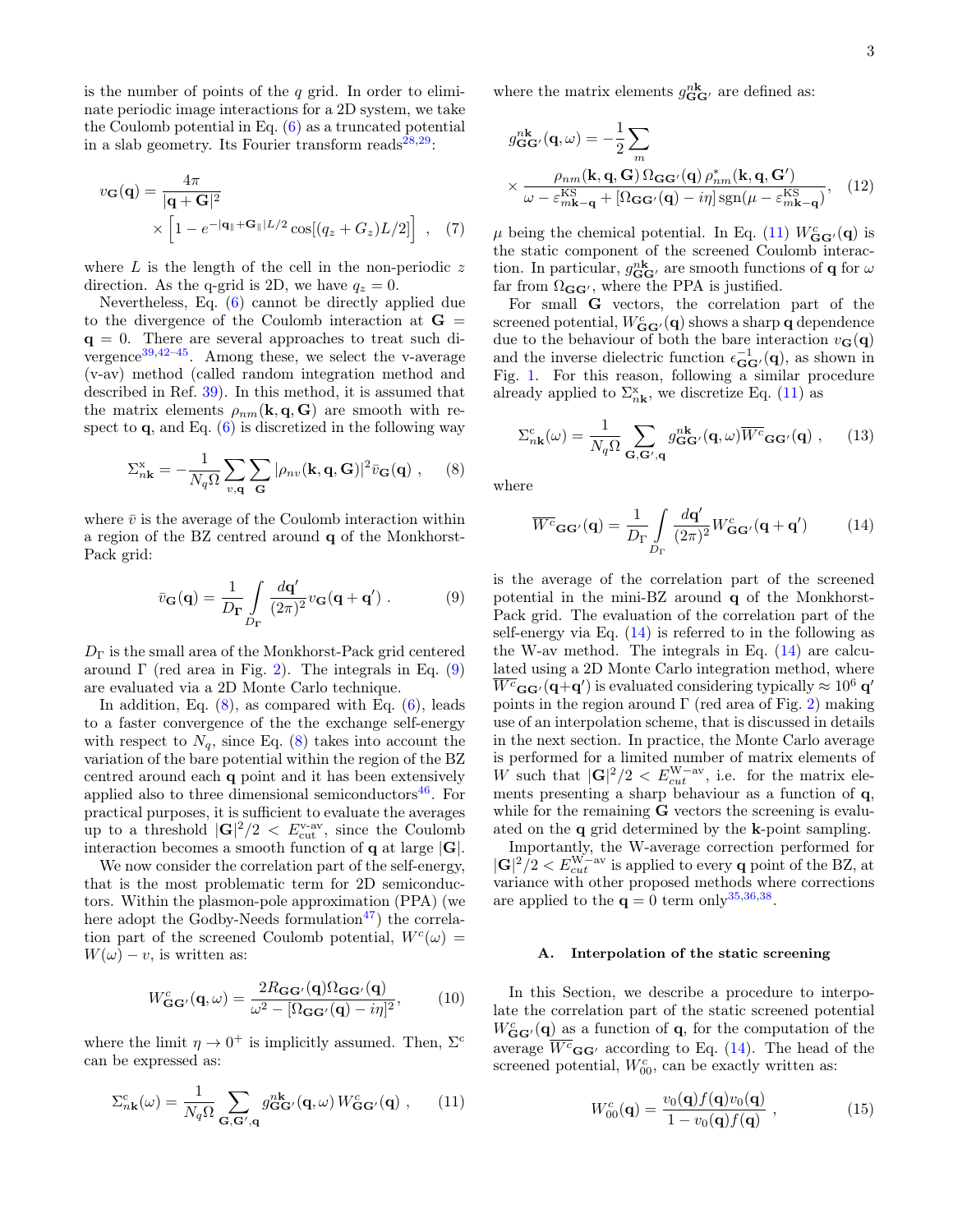

<span id="page-3-0"></span>FIG. 2. Graphical representation of the  $6 \times 6 \times 1$  Monkhorst-Pack sampling of an hexagonal units cell. In the left panel, the reciprocal space is represented in cartesian coordinates  $(q)$ , in the right panel in reciprocal lattice coordinates  $(v)$ . A Monkhorst-Pack grid is always rectangular (or squared) in reciprocal lattice coordinates. The BZ in both representations are highlighted with thick orange lines. Smaller hexagons (squares) represent the mini-BZ of the q sampling in cartesian (reciprocal lattice) coordinates. The mini-BZ at Γ is highlighted in red, while an example at  $q \neq 0$  ( $v \neq 0$ ) in blue. Black lines connect the q point with its nearest neighbours in reciprocal lattice coordinates, which are used for the interpolation.

where  $f(\mathbf{q})$  is an auxiliary function defined in Appendix [A.](#page-7-1) The expression of Eq. [\(15\)](#page-2-4) suggests that it is possible to use  $f(\mathbf{q})$  for the interpolation of  $W_{00}^c(\mathbf{q})$ . In fact, while  $W_{00}^{c}(\mathbf{q})$  shows a sharp behavour as a function of  $\mathbf{q}$ , the function  $f(\mathbf{q})$  is smoother, as it resembles the irreducible response function  $\chi_{00}^0(\mathbf{q})$  plus some corrections due to local-field contributions. In fact,  $f(\mathbf{q}) = \chi_{00}^0(\mathbf{q})$  if local field effects are neglected. Guided by this argument, we propose to represent the matrix elements of the static screening as

$$
W_{\mathbf{G}\mathbf{G}'}^c(\mathbf{q}+\mathbf{q}') =
$$
  

$$
\frac{v_{\mathbf{G}}(\mathbf{q}+\mathbf{q}')f_{\mathbf{G}\mathbf{G}'}(\mathbf{q}+\mathbf{q}')v_{\mathbf{G}'}(\mathbf{q}+\mathbf{q}')}{1-\sqrt{v_{\mathbf{G}}(\mathbf{q}+\mathbf{q}')f_{\mathbf{G}\mathbf{G}'}(\mathbf{q}+\mathbf{q}')\sqrt{v_{\mathbf{G}'}(\mathbf{q}+\mathbf{q}')}}},
$$
 (16)

where the Coulomb interaction  $v_{\mathbf{G}}$  is given by Eq. [\(7\)](#page-2-5) and  $f_{GG'}$  is an auxiliary function. We note that Eq. [\(16\)](#page-3-1) is the simplest generalization of Eq.  $(15)$  for the case  $G \neq 0$ ,  $G' \neq 0$ . We remind that in our notation q is a point of the Monkhorst-Pack grid, while  $q'$  belongs to  $D_{\Gamma}$  (red region in Fig. [2\)](#page-3-0). By inverting Eq. [\(16\)](#page-3-1) on the q-points of the mesh we have:

$$
f_{\mathbf{G}\mathbf{G}'}(\mathbf{q}) = \frac{W_{\mathbf{G}\mathbf{G}'}^c(\mathbf{q})}{\sqrt{v_{\mathbf{G}}(\mathbf{q})}\sqrt{v_{\mathbf{G}'}(\mathbf{q})}} \times \left[W_{\mathbf{G}\mathbf{G}}^c(\mathbf{q}) + \sqrt{v_{\mathbf{G}}(\mathbf{q})}\sqrt{v_{\mathbf{G}'}(\mathbf{q})}\right]^{-1} . \quad (17)
$$

In order to compute  $f_{GG'}(q + q')$  without requiring a dense mesh of q points, the function is numerically determined by interpolating between the given q point and its four nearest neighbors in reciprocal lattice coordinates v. A sketch of the interpolation scheme is shown in Fig. [2.](#page-3-0)

The auxiliary function is parametrized as:

$$
f_{\mathbf{G}\mathbf{G}'}(\mathbf{v} + \mathbf{v}') \equiv f_{\mathbf{G}\mathbf{G}'}(\mathbf{v}) + \bar{f}_{\mathbf{G}\mathbf{G}'}(\mathbf{v}) \cdot \mathbf{v}'
$$

$$
+ \mathbf{v}' \cdot \bar{f}_{\mathbf{G}\mathbf{G}'}(\mathbf{v}) \cdot \mathbf{v}', \quad (18)
$$

where

<span id="page-3-2"></span>
$$
\bar{f}_{\mathbf{G}\mathbf{G}'}(\mathbf{v}) = \begin{bmatrix} f_{\mathbf{G}\mathbf{G}'}^1(\mathbf{v}) & f_{\mathbf{G}\mathbf{G}'}^2(\mathbf{v}) \end{bmatrix} \tag{19}
$$

and,

$$
\bar{\bar{f}}_{\mathbf{G}\mathbf{G}'}(\mathbf{v}) = \begin{bmatrix} f_{\mathbf{G}\mathbf{G}'}^{11}(\mathbf{v}) & f_{\mathbf{G}\mathbf{G}'}^{12}(\mathbf{v}) \\ f_{\mathbf{G}\mathbf{G}'}^{21}(\mathbf{v}) & f_{\mathbf{G}\mathbf{G}'}^{22}(\mathbf{v}) \end{bmatrix},\tag{20}
$$

**v** and **v**' being **q** and **q**' in reciprocal lattice coordinates. The polynomial dependence of  $f_{\mathbf{G}\mathbf{G}'}(\mathbf{v}+\mathbf{v}')$  with respect to **v'** is inspired by the Taylor expansion of  $f_{GG'}$  around v. In Eq. [\(18\)](#page-3-2), there are six coefficients that must be determined. As there are only four nearest neighbors, thus four conditions to apply, we set for simplicity  $f_{\mathbf{G}\mathbf{G}'}^{12}(\mathbf{v}) = f_{\mathbf{G}\mathbf{G}'}^{21}(\mathbf{v}) = 0$ . This choice corresponds to adopt a bilinear interpolation.

We note that  $f_{00}(\mathbf{q} \to 0)$  is the most relevant ele-ment in the integration of the self-energy<sup>[35](#page-8-23)</sup>. For semiconductors, it is possible to exploit the known behaviour  $\lim_{\mathbf{q}\to 0} f_{00}(\mathbf{q}) \propto |\mathbf{q}|^2$  (see Eq. [\(A6\)](#page-7-2) and Ref. [48\)](#page-8-33) to impose a specific and more accurate functional form to the head  $(\mathbf{G} = 0 \text{ and } \mathbf{G}' = 0)$  at  $\mathbf{q} = 0$ . Following the model for the inverse dielectric function adopted by Ismail-Beigi<sup>[28](#page-8-15)</sup> we consider for  $f_{00}(\mathbf{v}')$  the expression:

<span id="page-3-3"></span>
$$
f_{00}(\mathbf{v}') \equiv \mathbf{q}' \cdot \bar{\bar{f}}_{\text{lim}} \cdot \mathbf{q}' e^{-\sqrt{\alpha^2 v_1'^2 + \beta^2 v_2'^2}} . \tag{21}
$$

<span id="page-3-1"></span>where  $\bar{f}_{\text{lim}}$  is a 2×2 tensor which describes the anisotropy of  $\chi_{00}^0$  and of  $W_{00}^c$ , and  $\mathbf{q}' = \mathbf{q}'(\mathbf{v}')$ . We note that in Eq. [\(21\)](#page-3-3) the  $f_{\text{lim}}$  tensor is represented in cartesian coordinates. However, we stress that the representation basis is arbitrary, as the tensorial scalar product does not depend on the coordinate choice. This choice, differently from the reciprocal lattice unit representation, makes the  $f_{\text{lim}}$  proportional to the identity matrix in the case of isotropic systems. We can partially account for the anisotropy of the auxiliary function by keeping the diagonal form  $(f_{\text{lim}}^{xy} = f_{\text{lim}}^{yx} = 0)$  but relaxing the proportionality to the identity matrix  $(f_{\text{lim}}^{xx} \neq f_{\text{lim}}^{yy})$ .

By substituting Eq.  $(21)$  into Eq.  $(17)$ , and taking the  $|{\bf q}| \rightarrow 0$  limit along the x and y directions, respectively (the periodic directions), we have

<span id="page-3-6"></span>
$$
\begin{cases}\nf_{\text{lim}}^{xx} = \frac{W_{00}^c (q_x^{\prime} \to 0, q_y^{\prime} = 0)}{(2\pi L)^2} \\
f_{\text{lim}}^{yy} = \frac{W_{00}^c (q_x^{\prime} = 0, q_y^{\prime} \to 0)}{(2\pi L)^2}\n\end{cases} \tag{22}
$$

<span id="page-3-4"></span>Otherwise, we may neglect the anisotropy of the auxiliary function adding the following approximation:  $f_{\text{lim}}^{xx} \approx$  $f_{\text{lim}}^{y\tilde{y}} \equiv f_{\text{lim}}$ , where

<span id="page-3-5"></span>
$$
f_{\rm lim} = \frac{W_{00}^{c}(\mathbf{q}' \to 0)}{(2\pi L)^{2}} . \tag{23}
$$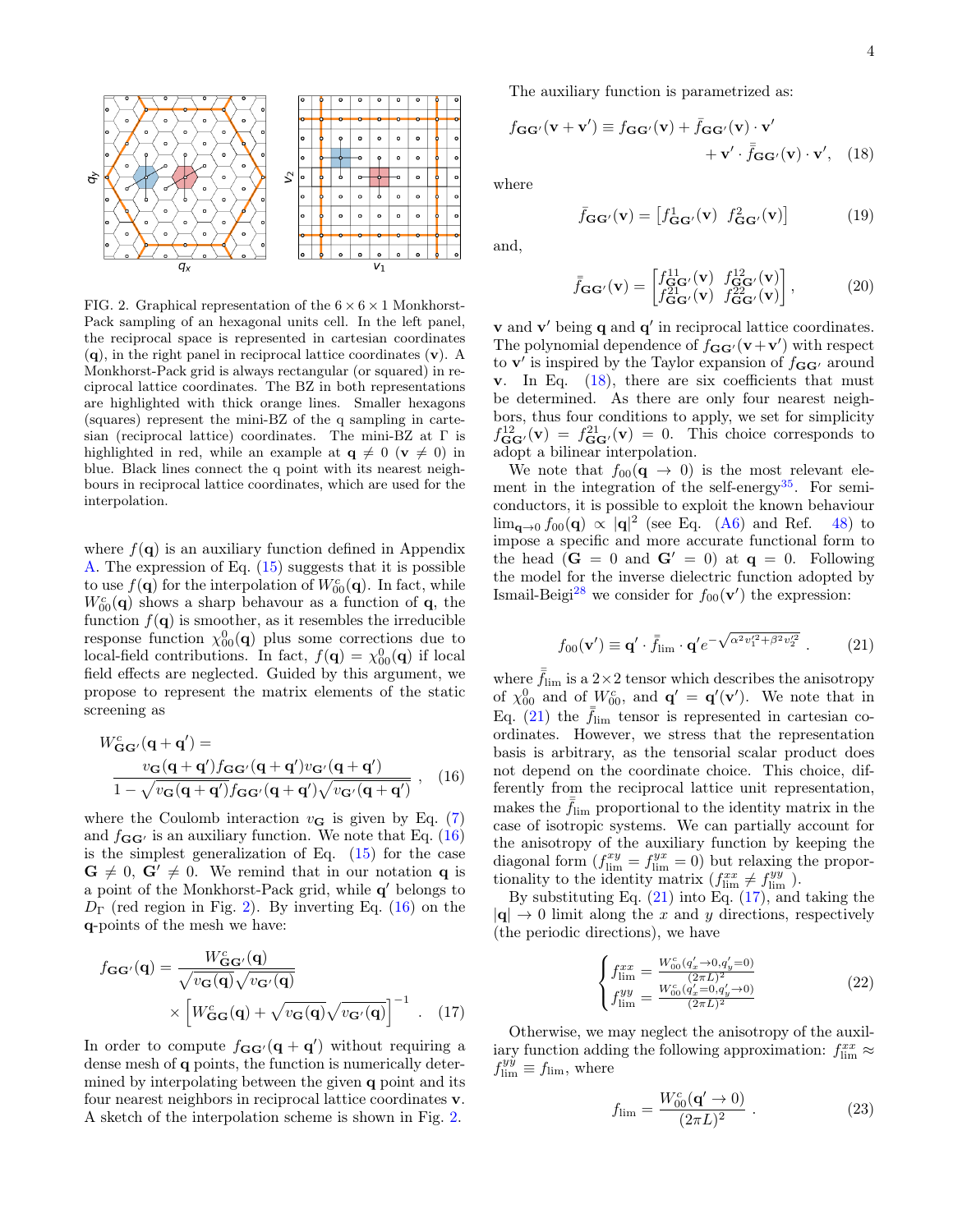In Eq. [\(23\)](#page-3-5), the limit is performed along the in-plane 110 cartesian direction, in order to partially average between the  $x$  and  $y$  directions.

The  $\alpha$  and  $\beta$  coefficients in Eq. [\(21\)](#page-3-3) are obtained by interpolation, using the nearest neighbours of the  $q = 0$  point. We note there are only two independent nearest-neighbor conditions to be applied, due to the symmetry property  $f_{00}(\mathbf{q}) = f_{00}(-\mathbf{q})$  which can be derived from Eq. [\(A6\)](#page-7-2) with the symmetry property  $\chi^0_{\mathbf{G}\mathbf{G}'}(\mathbf{q}) = \chi^0_{-\mathbf{G}'-\mathbf{G}}(-\mathbf{q})$ .

### <span id="page-4-0"></span>II. RESULTS

We now present the results obtained with the interpolation scheme derived in Sec. [I](#page-1-1) for three prototype monolayer materials starting from the transition metal dicalcogenide  $MoS<sub>2</sub>$ . Electronic properties of  $MoS<sub>2</sub>$  have been extensively studied in the literature, including several calculations using the  $G_0W_0$  approach<sup>[31,](#page-8-18)[34](#page-8-34)[,49,](#page-8-35)[50](#page-8-36)</sup>. It is a direct gap material with hexagonal structure having the gap localized at the  $K/K'$  point in the BZ. The valence band at  $K/K'$  is split due to spin-orbit coupling<sup>[51](#page-8-37)</sup>, but since we are interested in the convergence behavior with respect to the q-point sampling, and for sake of simplicity, we have not included spin-orbit effects in the present calculations. In addition,  $MoS<sub>2</sub>$  has been used to test two other convergence-accelerator schemes $^{35,38}$  $^{35,38}$  $^{35,38}$  $^{35,38}$ , which allows for a direct comparison with our approach.

In Fig. [3,](#page-5-1) we show some matrix elements of the correlation part of the screened potential  $W_{\mathbf{G}\mathbf{G}'}^c(\mathbf{q})$  and the auxiliary function  $f_{\mathbf{G}\mathbf{G}'}$  [see Eq. [\(17\)](#page-3-4)] as a function of the momentum transfer  $q$ . The interpolation functions (orange lines) are computed starting from the data on a coarse grid  $(6\times6\times1)$ , and compared with the same quantities computed with a denser grid  $(60\times60\times1)$ , taken here as a benchmark. The matrix element of  $W$  contributing the most to the GW correction is the  $G = G' = 0$  term (Fig. [3](#page-5-1) left panels), being  $W_{\mathbf{G}\mathbf{G}'}^c$  at least two order of magnitude larger than the other elements. As shown in Fig. [3,](#page-5-1) for the  $G = G' = 0$  element there is a very good agreement between the results obtained interpolating the coarser grid (orange line) and the values calculated using the denser grid. For all the matrix elements considered, the auxiliary function  $f_{\mathbf{G}\mathbf{G}'}$  is smoother than  $W_{\mathbf{G}\mathbf{G}'}^c$ which supports the choice of interpolating  $f_{GG'}$  instead of  $W_{\mathbf{G}\mathbf{G}'}^c$ .

Fig. [3](#page-5-1) shows no clear trend between the interpolation accuracy of  $f_{\mathbf{G}\mathbf{G}'}$  and of  $W_{\mathbf{G}\mathbf{G}'}^c$ , in particular in the region  $q \approx 0$ . Since the different **G**-components of the bare Coulomb potential, Eq. [\(7\)](#page-2-5), have different limits and slopes for  $q \rightarrow 0$ , the error associated with the interpolation of  $f_{GG'}$  can be both enhanced or quenched when propagated to  $W_{\mathbf{G}\mathbf{G}'}^c$ . Despite this, we find a very good agreement between the interpolated values of  $W_{\mathbf{G}\mathbf{G}'}^c$ and the results obtained with the denser grid for all the considered matrix elements.

The gray shaded areas represent the integrals of  $W^c_{\mathbf{G}\mathbf{G}'}$ as obtained by applying the trapezoidal rule to the coarser grid together with the regularization of the Coulomb potential at  $\mathbf{G} = \mathbf{G}' = \mathbf{q} = 0$ , given by Eq. [\(9\)](#page-2-0). For the sake of comparison, the same integrals, now obtained by using the interpolation, are highlighted in orange. The trapezoidal rule, due to the regularization of the bare Coulomb potential, misses completely the integral contribution at  $G = G' = 0$  because of the vanishing value of  $\left[\epsilon_{00}^{-1}(\mathbf{q}=0)-1\right]$ , while  $\bar{v}_0(\mathbf{q}=0)$  remains finite. Therefore, averaging the whole  $W^c$ , as we do in Eq.  $(14)$ , instead of averaging v, Eq.  $(9)$ , and multiplying by  $\left[\epsilon_{00}^{-1}(\mathbf{q})-1\right]$ , is mandatory to have a contribution different from zero in this region.

We also note that the trapezoidal rule misses the integral contributions of  $W_{\mathbf{G}\mathbf{G}'}^c$  for  $\mathbf{G} = 0$  or  $\mathbf{G}' = 0$  (wings) in the long-wavelength limit  $(q \to 0)$ , since  $W_{\mathbf{G}\mathbf{G}'}^c(\mathbf{q}) \to 0$ as  $q \to 0$ . Finally, when  $\mathbf{G}, \mathbf{G}' \neq 0$ , the trapezoidal rule overestimate the integral in the region  $q \approx 0$ . The orange areas, obtained with the interpolation functions, give instead a good description of the areas under the dense grid data. This justifies the accuracy of the interpolation method with fairly coarse grids, as detailed in the following.

In Fig. [4](#page-6-1) we show the results for the QP band gap as a function of the  $q$ -point sampling for  $MoS<sub>2</sub>$ , hBN, and phosphorene. As for the case of  $MoS<sub>2</sub>$ , also  $hBN<sup>52-58</sup>$  $hBN<sup>52-58</sup>$  $hBN<sup>52-58</sup>$ and phosphorene monolayer<sup>[23](#page-8-38)[,59,](#page-9-2)[60](#page-9-3)</sup> have been extensively studied using GW approach. Moreover, due to its high anisotropy, the phosphorene monolayer is an ideal system to test the two proposed treatments of the  $f_{GG'}$ anisotropy, given in Eqs.  $(23)$  and  $(22)$ .

In Fig. [4,](#page-6-1) the convergence of the fundamental gap for the three materials as a function of the q-sampling is shown using the proposed accelerated method (Wav) and the v-av method. In the latter case, only the  $q = G = 0$  term of the Coulomb interaction has been averaged, in order to regularize the Coulomb divergence. We verified that the use of the v-av method to treat the  $q \neq 0$  an  $G \neq 0$  terms of the Coulomb interaction does not significantly affect the results of the fundamental gap for the considered systems. The v-av method shows a very slow convergence with respect to  $N_k$ , as expected, and the gaps in the limit of an infinitely dense grids have been obtained by using an  $1/N_k$  extrapolation. For all the three cases we note that the gap is overestimated when unconverged grids are used, mainly due to the lack of the long wavelength contributions of the correlation parts of the screened potential, as explained in the previous section (see Fig. [3\)](#page-5-1). Using the v-av method, to obtain a gap value within less than  $\pm 50$  meV with respect to the extrapolated value, k-grids of  $54 \times 54 \times 1$ ,  $36 \times 36 \times 1$ , and  $36\times50\times1$  are required for  $\text{MoS}_2$ , hBN, and phosphorene, respectively.

With the proposed W-av method, the convergence of the gaps is greatly accelerated, and we obtain converged results already using  $6\times6\times1$ ,  $6\times6\times1$  and  $8\times12\times1$  grids for  $MoS<sub>2</sub>$ , hBN and phosphorene, respectively, comparable with those required to obtain converged DFT results. These grids are respectively 80, 40 and 20 times smaller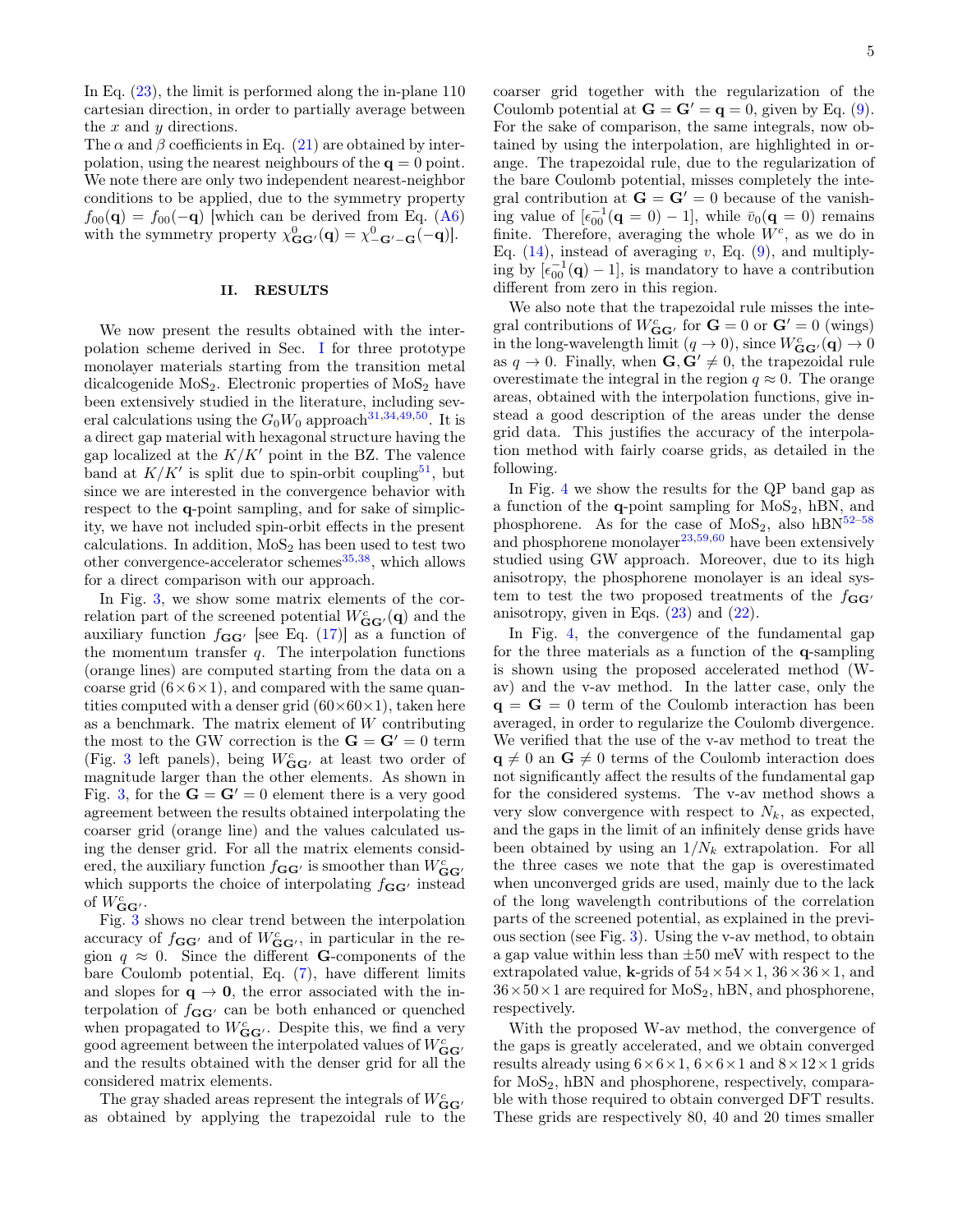

<span id="page-5-1"></span>FIG. 3. Selected matrix elements of the correlation part of the screened potential (upper panels) and of the auxiliary function (lower panels) for the MoS<sub>2</sub> monolayer. Squares (crosses) are the numerical values obtained with a  $6 \times 6 \times 1$  (60  $\times$  60  $\times$  1) Monkorst-Pack grid. The interpolated functions between the points of the coarser mesh are plot with orange lines. The greyshaded areas represent the values of the integral of  $W<sup>c</sup>$  when a simple trapezoidal rule is applied to the coarser grid (See the text for details about the missing contribution for  $G = G' = 0$  and  $q \approx 0$ ). The orange-shaded area represent the values of the integral of  $W^c$  obtained with the W-av method. Different domains of integration of the W-av method (which in 2D) corresponds to the hexagons in the left panel of Fig. [2\)](#page-3-0) are here separated with vertical black lines. We note the interpolation is discontinuous at the domain's border, as the interpolation procedure is applied at each domain separately. We remember that z here is the non-periodic direction. The auxiliary functions are multiplied by a factor  $10^2$  for clarity.

than the ones required to have similar accuracy without acceleration. Converged results using similar size of k-grids were also obtained with alternative accelerator schemes<sup>[36,](#page-8-24)[38](#page-8-25)</sup>. However, within the present method, differently from the other proposed strategies  $36,38$  $36,38$ , no additional sub-sampling points are required to be computed in the region  $q \approx 0$ .

The orange dots in Fig. [4](#page-6-1) are obtained with a parametrization of the head of the auxiliary function given by Eq. [\(23\)](#page-3-5), which accounts for the anisotropy of the system by simply interpolating along the direction (110). Nevertheless, for phosphorene, that is highly anisotropic, we have also taken explicitly into account the anisotropy of  $W<sup>c</sup>$ , using a parametrization of the auxiliary function given by Eq. [\(22\)](#page-3-6) (red dots). Although the long-wavelength limits of  $W_{00}^c$  are different, the average of the correlation part of the potential, see Eq.  $(14)$ , is very similar in the two schemes and the resulting quasiparticle corrections do not show substantial differences. Despite the present results for phosphorene show that the explicit anisotropic treatment does not affect the value of the computed band gap, this does not exclude the fact that it can be potentially relevant for other systems and deserves further investigation.

Next, we turn the attention on the role of the number of matrix elements of  $W_{\mathbf{G}\mathbf{G}'}^c(\mathbf{q})$  averaged through Eq. [\(14\)](#page-2-3), identified by the parameter  $E_{cut}^{av}$ . In Fig. [5,](#page-6-2) we plot the convergence of the band gap of  $MoS<sub>2</sub>$  with respect to  $E_{cut}^{av}$ , or, alternatively, with respect to the

number of G shells for which the averaging procedure is employed. In the plot, points at  $E_{cut}^{av} = 0$  refer to gaps obtained with the v-av method, i.e. blue triangles shown in the top panel of Fig. [4.](#page-6-1) The W averaging of the first element gives the largest contribution to the convergence acceleration, closing the gap to 1.28 and 0.60 eV for the  $6 \times 6 \times 1$  and  $12 \times 12 \times 1$  grids, respectively. The W averaging of the first  $\mathbf{G}_{\perp}$  matrix elements is also important to obtain converged results with coarser grids. In particular, the coarser the grid, the more important is the averaging of  $W_{\mathbf{G}_{\perp}\mathbf{G}'_{\perp}}^c$ , as shown by the comparison of the  $6 \times 6 \times 1$  with the  $12 \times 12 \times 1$  grids. Still, in both cases, the convergence is reached for a small number of G shells, which translates into a nearly negligible added computational cost required to perform the averaging of the screened potential. According to our results,  $E_{cut}^{av} \approx 1$ -2 Ry is a reasonable choice for all the systems considered.

# <span id="page-5-0"></span>III. COMPUTATIONAL DETAILS

DFT calculations were performed using a plane wave basis set as implemented in the Quantum ESPRESSO package<sup>[61](#page-9-4)</sup>, and using the Perdew-Burke-Ernzerhof (PBE) exchange-correlation functional<sup>[62](#page-9-5)</sup>. We have considered supercells with an interlayer distance  $L = 10 \text{ Å}$  for  $\text{MoS}_2$ and  $L = 15$  Å for hBN and phosphorene, which are enough to obtain converged results with respect to the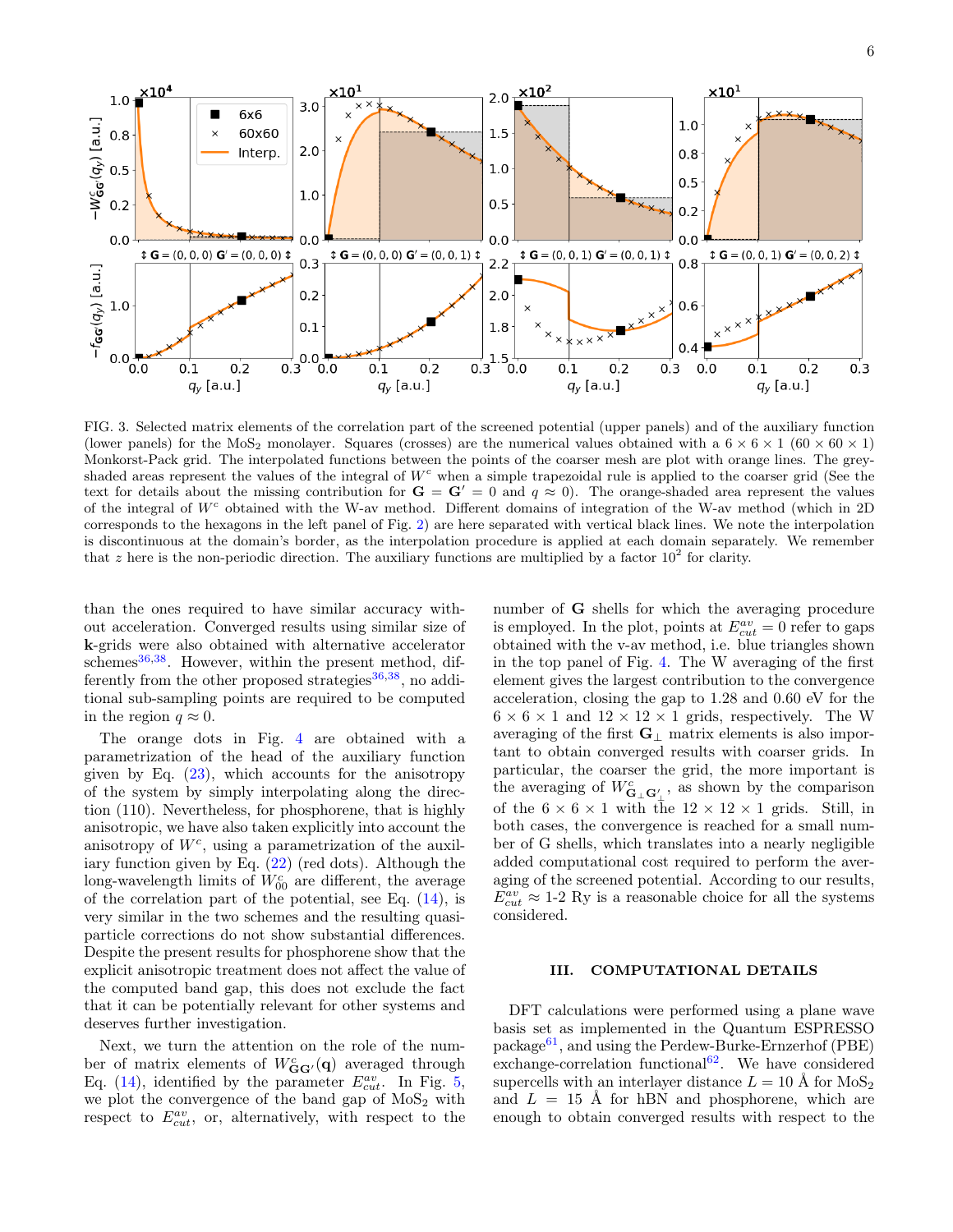

<span id="page-6-1"></span>FIG. 4. Convergence of the quasiparticle band gap of  $M_0S_2$ (upper panel), hBN (middle panel) and phosphorene (lower panel) with respect to the number of sampling points of the BZ. Blue lines indicate results obtained with standard integration methods. The extrapolated values are indicated with an horizontal dashed line (see the text for more details about the extrapolation procedure). Orange lines are the results obtained with the W-av method. For the case of phosphorene, red squares indicate results obtained with the W-av method, in which the anisotropic behavior of the screened potential is included through Eq. [\(23\)](#page-3-5). The grey shaded regions show the converge tolerance  $(\pm 50 \text{ meV})$  and are centered at the extrapolated values.

cell size, in agreement with Ref. [35.](#page-8-23) The kinetic energy cutoff for the wavefunctions was set to 60 Ry and we adopted norm-conserving pseudopotentials to model the electron–ion interaction.

 $G_0W_0$  calculations were performed with the Yambo package<sup>[39,](#page-8-26)[40](#page-8-27)</sup>. We used a cutoff of 5 Ry for the size of the dielectric matrix, including up to 400 states in the sum-over-state of the response function. The same number of states has been employed in the calculation of the correlation part of the self energy. To accelerate the con-



<span id="page-6-2"></span>FIG. 5. Convergence of the quasiparticle band gap of  $MoS<sub>2</sub>$ obtained with the W-av method with respect to the cutoff energy of the correction. In the upper x-axis it is shown the numbers of G shells corrected. Orange (green) lines indicate results obtained with the  $6 \times 6 \times 1$  ( $12 \times 12 \times 1$ ) Monkorst-Pack grid. The vertical dashed line indicates the  $E_{cut}^{av}$  used in Fig. [4.](#page-6-1)

vergence with respect to the number of empty states we have used the algorithm described in Refs. [40](#page-8-27) and [63.](#page-9-6) We have numerically verified the convergence of the QP gap up to 50 meV with respect to the number of bands included in the calculation of both the Green and polarization functions. Despite the cutoff used to represent the dielectric matrix is not enough to provide highly converged QP properties, it is sufficient to provide accurate convergence trends with respect to the q-sampling.

## <span id="page-6-0"></span>IV. CONCLUSIONS

Accurate results for the calculation of quasiparticle energies in the GW approximation for 2D semiconductors can be obtained only by using very large k-point grids, making calculations computationally very demanding. We have provided here a technique based on a stochastic averaging and interpolation of the screened potential to accelerate the convergence of the self energy with respect to the q-point sampling. We have tested the proposed scheme for the calculation of the QP gap of three prototypical monolayer semiconductors:  $MoS<sub>2</sub>$ , hBN, and phosphorene. We find that grids such as  $6\times6\times1$ ,  $6\times6\times1$ and  $8 \times 12 \times 1$  are enough to obtain converged results for the fundamental gap up to 50 meV for  $MoS<sub>2</sub>$ , hBN, and phosphorene, respectively. These grids are 80,40 and 20 times smaller than those required to achieve a similar accuracy when averaging only the bare coulomb potential (v-av method). Taking the  $k$  and  $q$  grids to be identical,  $G_0W_0$  typically scales<sup>[64](#page-9-7)</sup> as  $N_k^2$ . When this is the case, with the proposed method the computational cost of a  $G_0W_0$  calculation is reduced by at least two orders of magnitude, without loss of accuracy. The proposed W-av method is able to describe the anisotropy of the screened potential at different levels of approximations, and differently from other methods recently proposed does not rely on any sub-sampling of the BZ.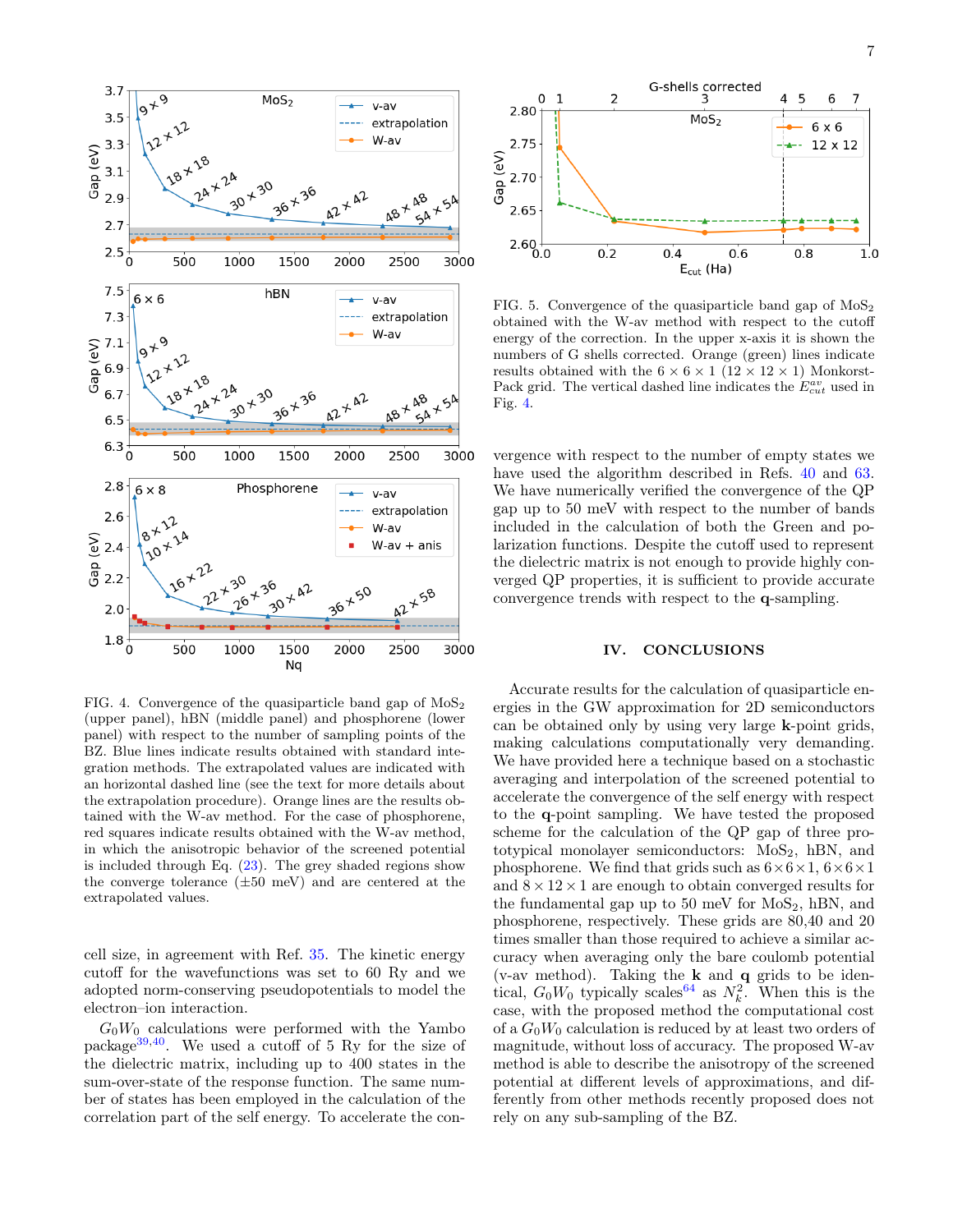The possibility to extend the present methodology to metals and systems with different dimensionalities (1D or 3D) is envisaged and will be explored in a future research.

### ACKNOWLEDGMENTS

We acknowledge stimulating discussions with Dario A. Leon, Miki Bonacci, Simone Vacondio and Matteo Zanfrognini. This work was partially supported by SUPER (Supercomputing Unified Platform – Emilia-Romagna) from Emilia-Romagna PORFESR 2014-2020 regional funds. We also thank MaX – MAterials design at the eXascale – a European Centre of Excellence, funded by the European Union program H2020-INFRAEDI-2018-1 (Grant No. 824143). Computational time on the Galileo machine at CINECA was provided by the Italian ISCRA program.

# <span id="page-7-1"></span>Appendix A: Head matrix element of the screened potential in terms of auxiliary function

We will follow a derivation similar to the one adopted by Rasmussen et al. $35$ , but without resorting to the longwavelength limit. The symmetrized static dielectric function  $\epsilon$  is expressed in terms of the irreducible static response function  $\chi^0$  as

<span id="page-7-3"></span>
$$
\epsilon_{\mathbf{G}\mathbf{G}'}(\mathbf{q}) = \delta_{\mathbf{G},\mathbf{G}'} - \sqrt{v_{\mathbf{G}}(\mathbf{q})} \chi_{\mathbf{G}\mathbf{G}'}^0(\mathbf{q}) \sqrt{v_{\mathbf{G}'}(\mathbf{q})} , \quad (A1)
$$

where  $v_{\mathbf{G}}$  is the Coulomb interaction given by Eq. [\(7\)](#page-2-5). The inverse dielectric function can be expressed by considering  $\epsilon$  as a block matrix in the **G**, **G**<sup> $\prime$ </sup> components with head  $(\mathbf{G} = \mathbf{G}' = 0)$   $(H)$ , wings  $(\mathbf{G} = 0, \mathbf{G}' \neq 0)$  and  $\mathbf{G} \neq 0, \mathbf{G}' = 0$  (w and v), and body ( $\mathbf{G} \neq 0, \mathbf{G}' \neq 0$ )  $(B)$ :

$$
\epsilon = \begin{pmatrix} H & \mathbf{w}^{\mathrm{T}} \\ \mathbf{v} & \mathbf{B} \end{pmatrix} . \tag{A2}
$$

The inverse matrix reads:

$$
\epsilon^{-1} = \begin{pmatrix} (H - \mathbf{w}^{\mathrm{T}} \mathbf{B}^{-1} \mathbf{v})^{-1} & -(H - \mathbf{w}^{\mathrm{T}} \mathbf{B}^{-1} \mathbf{v})^{-1} \mathbf{w}^{\mathrm{T}} \mathbf{B}^{-1} \\ -\mathbf{B}^{-1} \mathbf{v} (H - \mathbf{w}^{\mathrm{T}} \mathbf{B}^{-1} \mathbf{v})^{-1} & \mathbf{B}^{-1} + \mathbf{B}^{-1} \mathbf{v} (H - \mathbf{w}^{\mathrm{T}} \mathbf{B}^{-1} \mathbf{v})^{-1} \mathbf{w}^{\mathrm{T}} \mathbf{B}^{-1} \end{pmatrix} .
$$
 (A3)

We now focus on the head of the inverse dielectric function

<span id="page-7-4"></span>
$$
\epsilon_{00}^{-1}(\mathbf{q}) = \left(\epsilon_{00}(\mathbf{q}) - \sum_{\mathbf{G}\mathbf{G}' \neq 0} \epsilon_{0\mathbf{G}}(\mathbf{q}) \mathbf{B}_{\mathbf{G}\mathbf{G}'}^{-1}(\mathbf{q}) \epsilon_{\mathbf{G}'0}(\mathbf{q})\right)^{-1} . \tag{A4}
$$

By substituting Eq.  $(A1)$  into Eq.  $(A4)$ , we find:

<span id="page-7-5"></span>
$$
\epsilon_{00}^{-1}(\mathbf{q}) = \left[1 - v_0(\mathbf{q}) \left(\chi_{00}^0(\mathbf{q}) - \sum_{\mathbf{G}\mathbf{G}' \neq 0} \chi_{0\mathbf{G}}^0(\mathbf{q}) \sqrt{v_{\mathbf{G}}(\mathbf{q})} \mathbf{B}_{\mathbf{G}\mathbf{G}'}^{-1}(\mathbf{q}) \sqrt{v_{\mathbf{G}'}(\mathbf{q})} \chi_{\mathbf{G}'0}^0(\mathbf{q})\right)\right]^{-1}.
$$
 (A5)

We define the  $f$  function as

<span id="page-7-2"></span>
$$
f(\mathbf{q}) \equiv \chi_{00}^{0}(\mathbf{q}) - \sum_{\mathbf{G}\mathbf{G}'} \chi_{0\mathbf{G}}^{0}(\mathbf{q}) \sqrt{v_{G}(\mathbf{q})} \mathbf{B}_{\mathbf{G}\mathbf{G}'}^{-1}(\mathbf{q}) \sqrt{v_{G'}(\mathbf{q})} \chi_{\mathbf{G}'0}^{0}(\mathbf{q}) ,
$$
 (A6)

By substituting Eq.  $(A6)$  into Eq.  $(A5)$ , we have

<span id="page-7-6"></span>
$$
\epsilon_{00}^{-1}(\mathbf{q}) = \frac{1}{1 - v_0(\mathbf{q})f(\mathbf{q})} .
$$
 (A7)

By substituting Eq. [\(A7\)](#page-7-6) into Eq. [\(10\)](#page-2-6) with  $\mathbf{G} = \mathbf{G}' = \mathbf{0}$ , the correlation part of the static screened potential is

<span id="page-7-7"></span>
$$
W_{00}^{c}(\mathbf{q}) = [\epsilon_{00}^{-1}(\mathbf{q}) - 1]v_0(\mathbf{q}) = \frac{v_0(\mathbf{q})f(\mathbf{q})v_0(\mathbf{q})}{1 - v_0(\mathbf{q})f(\mathbf{q})} .
$$
 (A8)

An equation with the same structure as Eq.  $(A8)$  can be derived for each diagonal element of the screening  $(G =$  $G' \neq 0$ ) by rearranging the lattice vectors so that the first line and column correspond to a  $\mathbf{G} \neq 0$ .

<span id="page-7-0"></span><sup>&</sup>lt;sup>1</sup> L. Hedin, Phys. Rev. **139**[, A796 \(1965\).](http://dx.doi.org/10.1103/PhysRev.139.A796)

<sup>2</sup> G. Strinati, H. J. Mattausch, and W. Hanke, [Phys. Rev.](http://dx.doi.org/10.1103/PhysRevB.25.2867)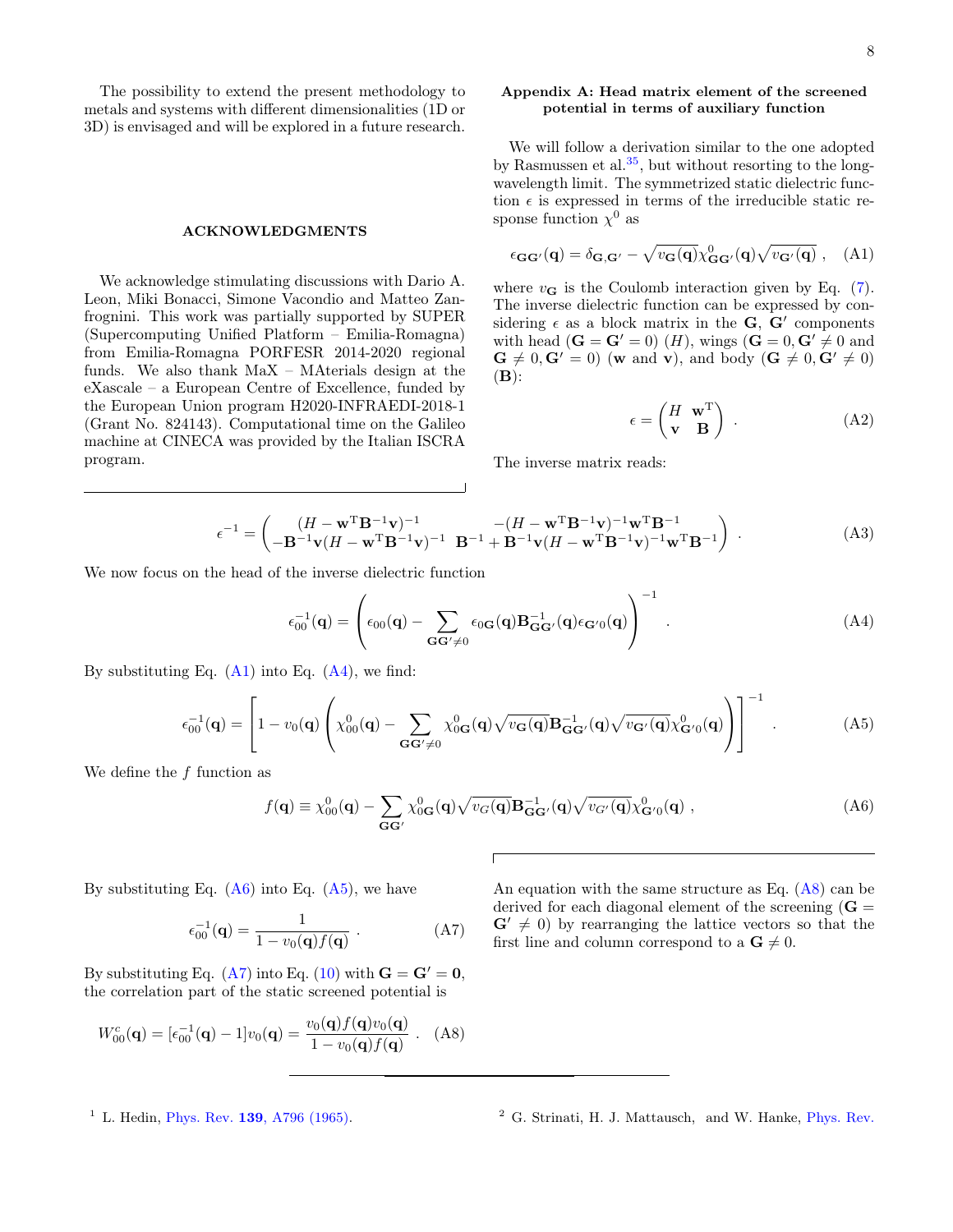B 25[, 2867 \(1982\).](http://dx.doi.org/10.1103/PhysRevB.25.2867)

- <sup>3</sup> M. S. Hybertsen and S. G. Louie, [Phys. Rev. B](http://dx.doi.org/10.1103/PhysRevB.34.5390) 34, 5390 [\(1986\).](http://dx.doi.org/10.1103/PhysRevB.34.5390)
- <span id="page-8-0"></span> $^4$  R. W. Godby, M. Schlüter, and L. J. Sham, [Phys. Rev. B](http://dx.doi.org/10.1103/PhysRevB.37.10159) 37[, 10159 \(1988\).](http://dx.doi.org/10.1103/PhysRevB.37.10159)
- <span id="page-8-1"></span><sup>5</sup> L. Reining, Wiley Interdisciplinary Reviews: Computational Molecular Science 8, e1344 (2018).
- <span id="page-8-9"></span><sup>6</sup> D. Golze, M. Dvorak, and P. Rinke, [Frontiers in Chem.](http://dx.doi.org/10.3389/fchem.2019.00377) 7, [377 \(2019\).](http://dx.doi.org/10.3389/fchem.2019.00377)
- <span id="page-8-2"></span><sup>7</sup> N. Marzari, A. Ferretti, and C. Wolverton, [Nature Mate](http://dx.doi.org/10.1038/s41563-021-01013-3)rials 20[, 736 \(2021\).](http://dx.doi.org/10.1038/s41563-021-01013-3)
- <span id="page-8-3"></span><sup>8</sup> A. Damascelli, Z. Hussain, and Z.-X. Shen, [Rev. Mod.](http://dx.doi.org/https://doi.org/10.1103/RevModPhys.75.473) Phys. 75[, 473 \(2003\).](http://dx.doi.org/https://doi.org/10.1103/RevModPhys.75.473)
- <span id="page-8-4"></span><sup>9</sup> M. Guzzo, G. Lani, F. Sottile, P. Romaniello, M. Gatti, J. J. Kas, J. J. Rehr, M. G. Silly, F. Sirotti, and L. Reining, [Phys. Rev. Lett.](http://dx.doi.org/https://doi.org/10.1103/PhysRevLett.107.166401) 107, 166401 (2011).
- <span id="page-8-5"></span><sup>10</sup> F. Caruso, C. Verdi, S. Poncé, and F. Giustino, [Phys. Rev.](http://dx.doi.org/https://doi.org/10.1103/PhysRevB.97.165113) B 97[, 165113 \(2018\).](http://dx.doi.org/https://doi.org/10.1103/PhysRevB.97.165113)
- <span id="page-8-6"></span><sup>11</sup> A. Marini, R. Del Sole, A. Rubio, and G. Onida, [Phys.](http://dx.doi.org/ https://doi.org/10.1103/PhysRevB.66.161104) Rev. B 66[, 161104 \(2002\).](http://dx.doi.org/ https://doi.org/10.1103/PhysRevB.66.161104)
- <span id="page-8-7"></span> $^{12}\,$  F. Bechstedt, M. Fiedler, C. Kress,  $% ^{12}\,$  and R. Del Sole, [Phys.](http://dx.doi.org/ https://doi.org/10.1103/PhysRevB.49.7357) Rev. B 49[, 7357 \(1994\).](http://dx.doi.org/ https://doi.org/10.1103/PhysRevB.49.7357)
- <span id="page-8-8"></span><sup>13</sup> J. S. Zhou, L. Reining, A. Nicolaou, A. Bendounan, K. Ruotsalainen, M. Vanzini, J. J. Kas, J. J. Rehr, M. Muntwiler, V. N. Strocov, F. Sirotti, and M. Gatti, [Proc. Nat. Ac. Sci.](http://dx.doi.org/https://doi.org/10.1073/pnas.2012625117) 117, 28596 (2020).
- <span id="page-8-10"></span> $^{14}\,$  A. K. Geim and K. S. Novoselov, in Nanoscience and technology: a collection of reviews from nature journals (World Scientific, 2010) pp. 11–19.
- <span id="page-8-11"></span> $^{15}$  A. C. Ferrari, F. Bonaccorso, V. Fal'ko, K. S. Novoselov, S. Roche, P. Boggild, S. Borini, F. H. L. Koppens, V. Palermo, N. Pugno, J. A. Garrido, R. Sordan, A. Bianco, L. Ballerini, M. Prato, E. Lidorikis, J. Kivioja, C. Marinelli, T. Ryhänen, A. Morpurgo, J. N. Coleman, V. Nicolosi, L. Colombo, A. Fert, M. Garcia-Hernandez, A. Bachtold, G. F. Schneider, F. Guinea, C. Dekker, M. Barbone, Z. Sun, C. Galiotis, A. N. Grigorenko, G. Konstantatos, A. Kis, M. Katsnelson, L. Vandersypen, A. Loiseau, V. Morandi, D. Neumaier, E. Treossi, V. Pellegrini, M. Polini, A. Tredicucci, G. M. Williams, B. Hee Hong, J.-H. Ahn, J. Min Kim, H. Zirath, B. J. van Wees, H. van der Zant, L. Occhipinti, A. Di Matteo, I. A. Kinloch, T. Seyller, E. Quesnel, X. Feng, K. Teo, N. Rupesinghe, P. Hakonen, S. R. T. Neil, Q. Tannock, T. Löfwander, and J. Kinaret, Nanoscale 7[, 4598 \(2015\).](http://dx.doi.org/10.1039/C4NR01600A)
- <span id="page-8-12"></span><sup>16</sup> G. R. Bhimanapati, Z. Lin, V. Meunier, Y. Jung, J. Cha, S. Das, D. Xiao, Y. Son, M. S. Strano, V. R. Cooper, L. Liang, S. G. Louie, E. Ringe, W. Zhou, S. S. Kim, R. R. Naik, B. G. Sumpter, H. Terrones, F. Xia, Y. Wang, J. Zhu, D. Akinwande, N. Alem, J. A. Schuller, R. E. Schaak, M. Terrones, and J. A. Robinson, [ACS Nano](http://dx.doi.org/ 10.1021/acsnano.5b05556) 9, 11509 [\(2015\).](http://dx.doi.org/ 10.1021/acsnano.5b05556)
- <span id="page-8-13"></span><sup>17</sup> P. E. Trevisanutto, C. Giorgetti, L. Reining, M. Ladisa, and V. Olevano, [Phys. Rev. Lett.](http://dx.doi.org/ 10.1103/PhysRevLett.101.226405) 101, 226405 (2008).
- <sup>18</sup> S. Haastrup, M. Strange, M. Pandey, T. Deilmann, P. S. Schmidt, N. F. Hinsche, M. N. Gjerding, D. Torelli, P. M. Larsen, A. C. Riis-Jensen, et al., [2D Materials](http://dx.doi.org/ 10.1088/2053-1583/aacfc1) 5, 042002 [\(2018\).](http://dx.doi.org/ 10.1088/2053-1583/aacfc1)
- <sup>19</sup> A. Rasmussen, T. Deilmann, and K. S. Thygesen, [npj](http://dx.doi.org/10.1038/s41524-020-00480-7) [Comput. Materials](http://dx.doi.org/10.1038/s41524-020-00480-7) 7, 1 (2021).
- $20\,$  X. Qian, J. Liu, L. Fu, and J. Li, Science 346[, 1344 \(2014\).](http://dx.doi.org/ 10.1126/science.1256815)
- <sup>21</sup> D. Varsano, M. Palummo, E. Molinari, and M. Rontani, [Nature Nanotech.](http://dx.doi.org/10.1038/s41565-020-0650-4) 15, 367 (2020).
- <span id="page-8-19"></span><sup>22</sup> D. Y. Qiu, H. Felipe, and S. G. Louie, [Phys. Rev. B](http://dx.doi.org/10.1103/PhysRevB.93.235435) 93,

[235435 \(2016\).](http://dx.doi.org/10.1103/PhysRevB.93.235435)

- <span id="page-8-38"></span><sup>23</sup> D. Y. Qiu, F. H. da Jornada, and S. G. Louie, [Nano Letters](http://dx.doi.org/10.1021/acs.nanolett.7b01365) 17[, 4706 \(2017\).](http://dx.doi.org/10.1021/acs.nanolett.7b01365)
- <sup>24</sup> F. H. da Jornada, L. Xian, A. Rubio, and S. G. Louie, Nature communications 11, 1 (2020).
- $25$  Y. Wu, W. Xia, W. Gao, F. Jia, P. Zhang, and W. Ren, 2D Materials 6, 015018 (2018).
- $26$  Y. Zhang, W. Xia, Y. Wu, and P. Zhang, [Nanoscale](http://dx.doi.org/ 10.1039/C9NR01160A) 11, [3993 \(2019\).](http://dx.doi.org/ 10.1039/C9NR01160A)
- <span id="page-8-14"></span> $27$  D. Y. Qiu, S. Coh, M. L. Cohen, and S. G. Louie, [Phys.](http://dx.doi.org/ 10.1103/PhysRevB.101.235154) Rev. B 101[, 235154 \(2020\).](http://dx.doi.org/ 10.1103/PhysRevB.101.235154)
- <span id="page-8-15"></span><sup>28</sup> S. Ismail-Beigi, Phys. Rev. B **73**[, 233103 \(2006\).](http://dx.doi.org/10.1103/PhysRevB.73.233103)
- <span id="page-8-16"></span>C. A. Rozzi, D. Varsano, A. Marini, E. K. U. Gross, and A. Rubio, Phys. Rev. B 73[, 205119 \(2006\).](http://dx.doi.org/ 10.1103/PhysRevB.73.205119)
- <span id="page-8-17"></span><sup>30</sup> P. Cudazzo, I. V. Tokatly, and A. Rubio, [Phys. Rev. B](http://dx.doi.org/10.1103/PhysRevB.84.085406) 84[, 085406 \(2011\).](http://dx.doi.org/10.1103/PhysRevB.84.085406)
- <span id="page-8-18"></span><sup>31</sup> F. Hüser, T. Olsen, and K. S. Thygesen, [Phys. Rev. B](http://dx.doi.org/10.1103/PhysRevB.88.245309) 88, [245309 \(2013\).](http://dx.doi.org/10.1103/PhysRevB.88.245309)
- <span id="page-8-20"></span><sup>32</sup> K. S. Thygesen, 2D Materials 4[, 022004 \(2017\).](http://dx.doi.org/10.1088/2053-1583/aa6432)
- <span id="page-8-21"></span><sup>33</sup> F. Hüser, T. Olsen, and K. S. Thygesen, [Phys. Rev. B](http://dx.doi.org/10.1103/PhysRevB.88.245309) 88, [245309 \(2013\).](http://dx.doi.org/10.1103/PhysRevB.88.245309)
- <span id="page-8-34"></span> $^{34}$  D. Y. Qiu, F. H. da Jornada,  $% ^{34}$  and S. G. Louie, [Phys. Rev.](http://dx.doi.org/10.1103/PhysRevB.93.235435) B 93[, 235435 \(2016\).](http://dx.doi.org/10.1103/PhysRevB.93.235435)
- <span id="page-8-23"></span> $35$  F. A. Rasmussen, P. S. Schmidt, K. T. Winther, and K. S. Thygesen, Phys. Rev. B 94[, 155406 \(2016\).](http://dx.doi.org/10.1103/PhysRevB.94.155406)
- <span id="page-8-24"></span> $36$  F. H. da Jornada, D. Y. Qiu, and S. G. Louie, [Phys. Rev.](http://dx.doi.org/10.1103/PhysRevB.95.035109) B 95[, 035109 \(2017\).](http://dx.doi.org/10.1103/PhysRevB.95.035109)
- <span id="page-8-22"></span><sup>37</sup> A. Chernikov, T. C. Berkelbach, H. M. Hill, A. Rigosi, Y. Li, O. B. Aslan, D. R. Reichman, M. S. Hybertsen, and T. F. Heinz, [Phys. Rev. Lett.](http://dx.doi.org/ 10.1103/PhysRevLett.113.076802) 113, 076802 (2014).
- <span id="page-8-25"></span><sup>38</sup> W. Xia, W. Gao, G. Lopez-Candales, Y. Wu, W. Ren, W. Zhang, and P. Zhang, [npj Computational Materials](http://dx.doi.org/10.1038/s41524-020-00385-5) 6, [118 \(2020\).](http://dx.doi.org/10.1038/s41524-020-00385-5)
- <span id="page-8-26"></span><sup>39</sup> A. Marini, C. Hogan, M. Grüning, and D. Varsano, [Com](http://dx.doi.org/https://doi.org/10.1016/j.cpc.2009.02.003)[put. Phys. Commun.](http://dx.doi.org/https://doi.org/10.1016/j.cpc.2009.02.003) 180, 1392 (2009).
- <span id="page-8-27"></span><sup>40</sup> D. Sangalli, A. Ferretti, H. Miranda, C. Attaccalite, I. Marri, E. Cannuccia, P. Melo, M. Marsili, F. Paleari, A. Marrazzo, G. Prandini, P. Bonfà, M. O. Atambo, F. Affinito, M. Palummo, A. Molina-Sánchez, C. Hogan, M. Grüning, D. Varsano, and A. Marini, [J. Phys.: Con](http://dx.doi.org/10.1088/1361-648x/ab15d0)dens. Matter 31[, 325902 \(2019\).](http://dx.doi.org/10.1088/1361-648x/ab15d0)
- <span id="page-8-28"></span> $41$  H. J. Monkhorst and J. D. Pack, [Phys. Rev. B](http://dx.doi.org/10.1103/PhysRevB.13.5188) 13, 5188 [\(1976\).](http://dx.doi.org/10.1103/PhysRevB.13.5188)
- <span id="page-8-29"></span> $42$  F. Gygi and A. Baldereschi, Phys. Rev. B 34[, 4405 \(1986\).](http://dx.doi.org/10.1103/PhysRevB.34.4405)
- <sup>43</sup> P. Carrier, S. Rohra, and A. Görling, [Phys. Rev. B](http://dx.doi.org/10.1103/PhysRevB.75.205126) 75, [205126 \(2007\).](http://dx.doi.org/10.1103/PhysRevB.75.205126)
- <sup>44</sup> J. Deslippe, G. Samsonidze, D. A. Strubbe, M. Jain, M. L. Cohen, and S. G. Louie, [Comput. Phys. Commun.](http://dx.doi.org/10.1016/j.cpc.2011.12.006) 183, [1269 \(2012\).](http://dx.doi.org/10.1016/j.cpc.2011.12.006)
- <span id="page-8-30"></span><sup>45</sup> O. Pulci, G. Onida, R. Del Sole, and L. Reining, [Phys.](http://dx.doi.org/10.1103/PhysRevLett.81.5374) Rev. Lett. 81[, 5374 \(1998\).](http://dx.doi.org/10.1103/PhysRevLett.81.5374)
- <span id="page-8-31"></span><sup>46</sup> T. Rangel, M. Del Ben, D. Varsano, G. Antonius, F. Bruneval, H. Felipe, M. J. van Setten, O. K. Orhan, D. D. O'Regan, A. Canning, et al., [Comput. Phys. Com](http://dx.doi.org/10.1016/j.cpc.2020.107242)mun. 255[, 107242 \(2020\).](http://dx.doi.org/10.1016/j.cpc.2020.107242)
- <span id="page-8-32"></span> $^{47}$  R. W. Godby and R. J. Needs, [Phys. Rev. Lett.](http://dx.doi.org/10.1103/PhysRevLett.62.1169)  $62$ , 1169 [\(1989\).](http://dx.doi.org/10.1103/PhysRevLett.62.1169)
- <span id="page-8-33"></span><sup>48</sup> R. M. Pick, M. H. Cohen, and R. M. Martin, [Phys. Rev.](http://dx.doi.org/10.1103/PhysRevB.1.910) B 1[, 910 \(1970\).](http://dx.doi.org/10.1103/PhysRevB.1.910)
- <span id="page-8-35"></span><sup>49</sup> D. Y. Qiu, F. H. da Jornada, and S. G. Louie, [Phys. Rev.](http://dx.doi.org/10.1103/PhysRevLett.111.216805) Lett. 111[, 216805 \(2013\).](http://dx.doi.org/10.1103/PhysRevLett.111.216805)
- <span id="page-8-36"></span><sup>50</sup> A. Molina-Sánchez, D. Sangalli, K. Hummer, A. Marini, and L. Wirtz, Phys. Rev. B 88[, 045412 \(2013\).](http://dx.doi.org/ 10.1103/PhysRevB.88.045412)
- <span id="page-8-37"></span><sup>51</sup> Z. Y. Zhu, Y. C. Cheng, and U. Schwingenschlögl, [Phys.](http://dx.doi.org/10.1103/PhysRevB.84.153402)